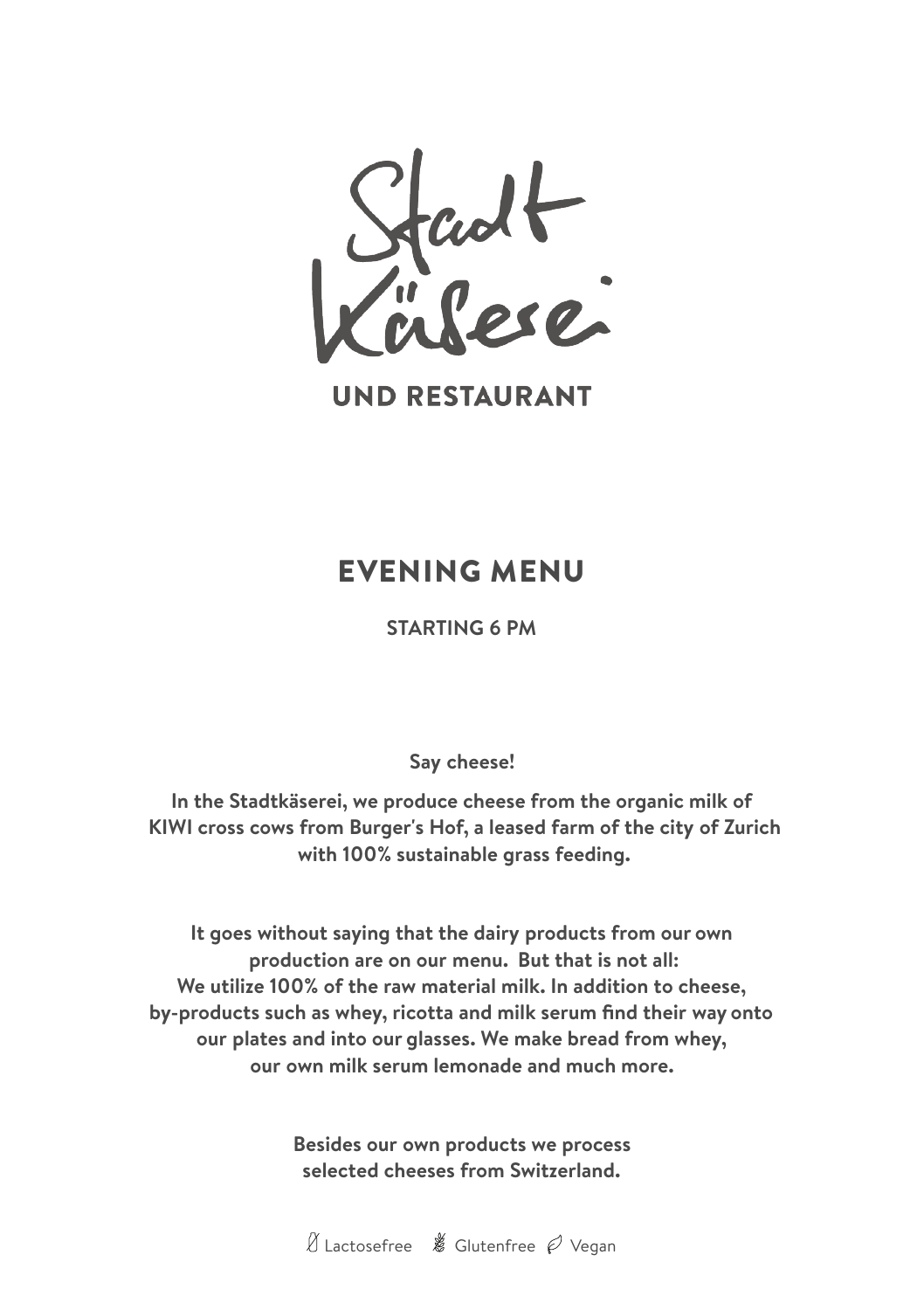### **EVENING MENU**

#### **Tomato tarte**

with Burrata di Puglia (IT), basil pesto and zucchini salad

–

–

### **Smoked watermelon gazpacho**

with shepherd's cheese, white balsamic and mint

### **Small veal cordon bleu**

Veal escalope with aromatic Gleis 18 cheese and Bündnerfleisch, served with lukewarm potato-cucumber salad with dill

or

### **Artichoke ravioli by Tobias Buholzer**

with fried broccoletti, tomatoes, pine nuts and sage margarine

### **Strawberry Tiramisu**

–

with lime and Frangelico liqueur served with pistachio ice cream

or

#### **Small cheese varation**

Homemade Gleis 18 Cheese, Blue Cheese plus one Swiss Cheese with homemade fruit bread, grapes, nuts and apple chutney

> 4-course meat 72 / 4-course vegi CHF 64 5-course meat 85 / 5-course vegi CHF 77

Unless otherwise declared, we use Swiss meat, whenever possible from the region. Our service team will be happy to inform you about allergenic ingredients in our products. All prices are in Swiss francs, including the statutory value added tax.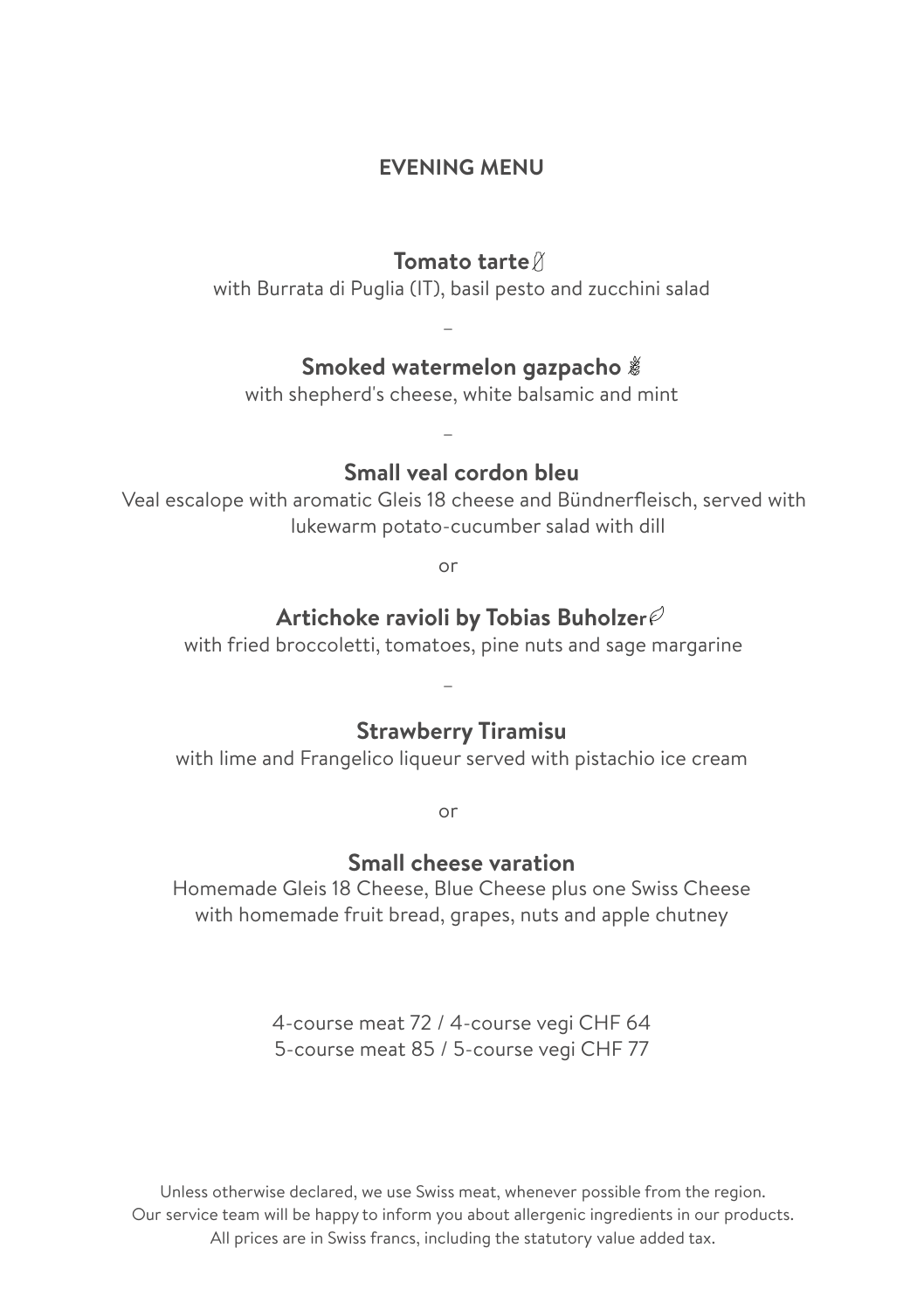# **STARTERS**

| <b>Salad</b> (by request <b>)</b><br>Mixed colorful leaf salad with carrots, cucumbers, tomatoes,<br>caramelized nuts and homemade whey dressing | 12     |
|--------------------------------------------------------------------------------------------------------------------------------------------------|--------|
| + Sheep cheese from the Koster cheese dairy in Wald, Züri Oberland                                                                               | $+7.5$ |
| Smoked watermelon Gazpacho <sub>.</sub> .<br>with shepherd's cheese, white balsamic and mint                                                     | 12     |
| Tomato tarte<br>with Burrata di Puglia (IT), basil pesto and zucchini salad                                                                      | 16     |
| Й¥<br>Okara tatar 80g/140g<br>with baked chickpeas, watermelon, avocado and quinoa salad                                                         | 16/30  |
| Beef tatar 80g/140g<br>with quail egg and cream cheese whisky foam, served<br>with toasted whey brioche                                          | 21/38  |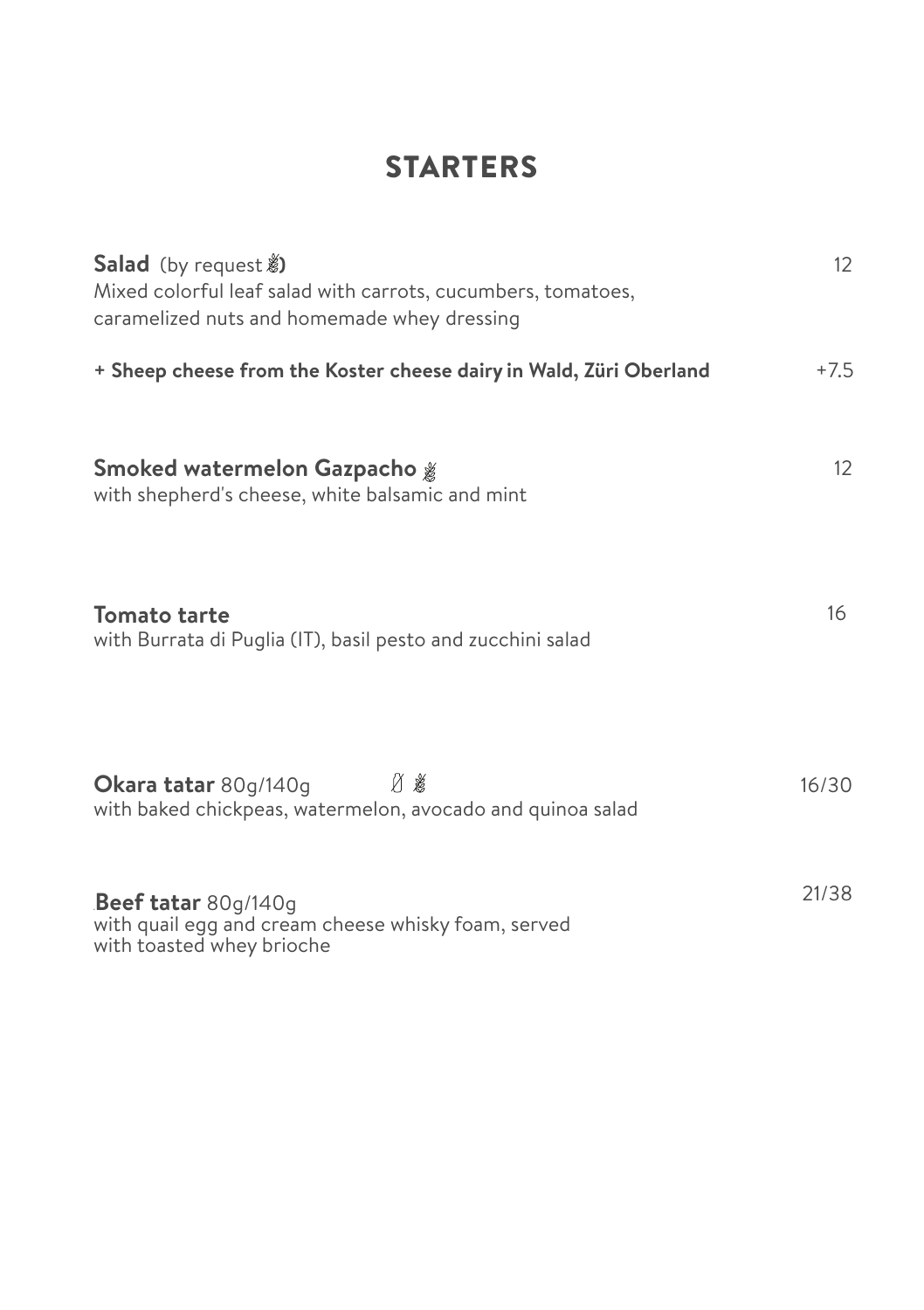## MAIN COURSES

| <b>Cordon bleu</b>                                                                                                                                               | 42     |
|------------------------------------------------------------------------------------------------------------------------------------------------------------------|--------|
| Veal escalope, aromatic Gleis 18 cheese and Bündnerfleisch, served with<br>lukewarm potato and cucumber salad and dill                                           |        |
| <b>Beef burger</b><br>Roasted beef patty, whey bun, caramelized onions, lettuce,<br>tomato, raclette cheese, barbecue sauce, served with Züri fries              | 29     |
| <b>Cheese Burger - Blue Kiwi</b><br>Battered blue cheese, whey bun, caramelized onions,<br>tomato, lettuce, cream cheese, barbecue sauce, served with Züri Fries | 29     |
| Artichoke ravioli by Tobias Buholzer $\mathscr O$<br>with fried broccoletti, tomatoes, pine nuts and sage margarine                                              | 32     |
| Ceaser salad à la Stadtkäserei<br>Baby lettuce, crôutons, grated Gleis 18 raw milk cheese,<br>and battered tender chicken breast                                 | 29     |
| + Bacon                                                                                                                                                          | $+4.5$ |
| <b>HOUSE SPECIALTY</b><br>Raclette "Gleis 18" in a cast iron pan                                                                                                 | 27     |

Served in our wooden "tool box": Swiss early potatoes, vegetable salad, chimichurri and <sup>p</sup>ickled <sup>g</sup>herkin**<sup>s</sup>**